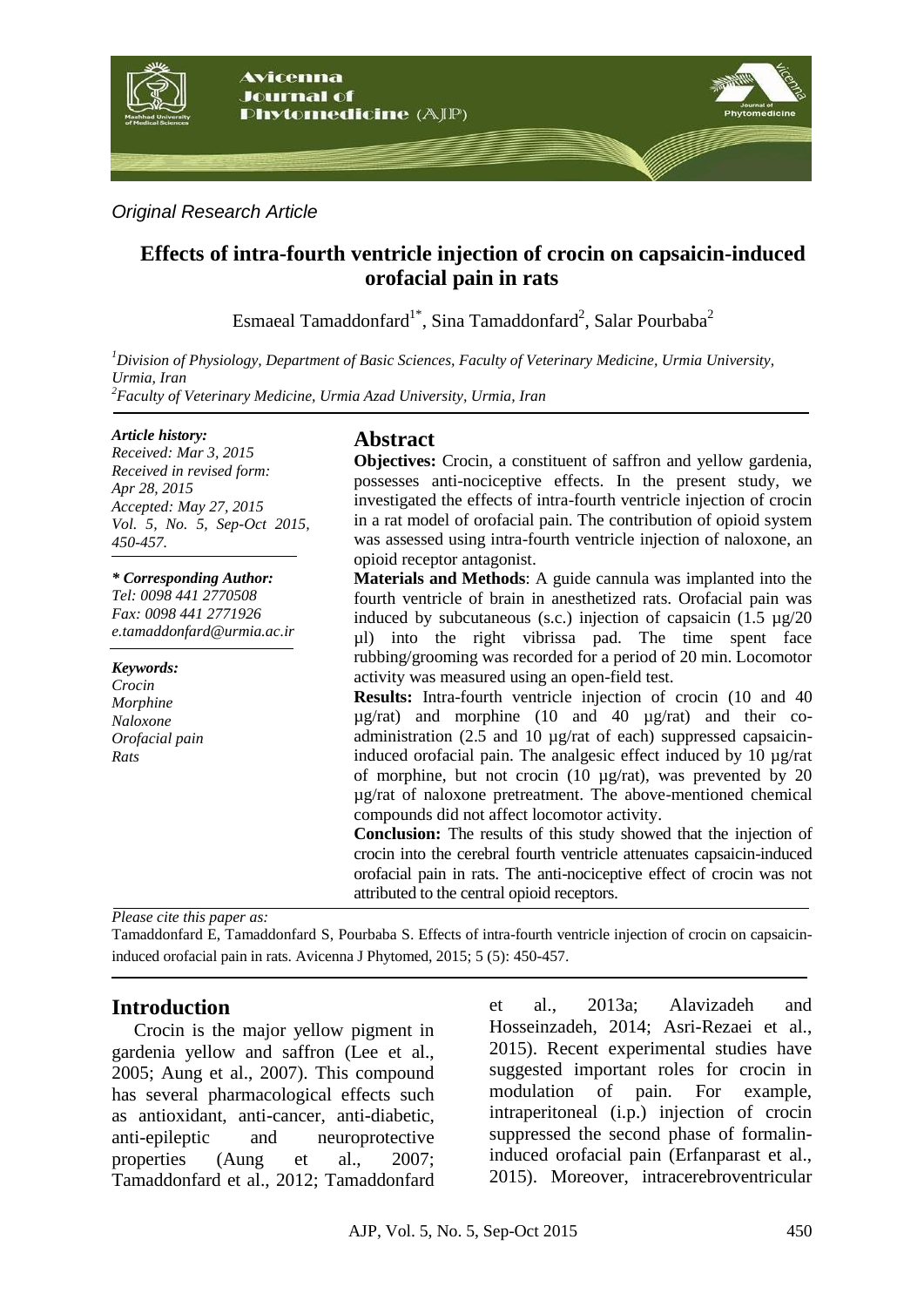(i.c.v.) injection of crocin reduced thenumber of eye wipes in acute corneal pain induced by hypertonic saline in rats (Tamaddonfard and Hamzeh-Gooshchi, 2010b).

Orofacial pain refers to pain associated with the soft and hard tissues of the head. face and neck. It is a common problem in the population that has profound sociologic effects and a considerable impact on quality of life (De Ross, 2013). Trigeminal nerve relays noxious stimuli information to the higher regions and nuclei of the brain such as brain stem trigeminal complex, thalamus, hippocampus and cerebral cortex (Takemura et al., 2006; Takeda et al., 2011). It has been shown that the opioid system may be involved in the local peripheral, spinal and supraspinal modulation of orofacial pain (Eisenberg et al., 1996; Duale et al., 1996; Tamaddonfard et al., 2011; Tamaddonfard et al., 2014; Erfanparast et al., 2015). The orofacial capsaicin test in rats was introduced by Pelissier et al. (2002), and has been frequently used in the study of orofacial pain and analgesic mechanisms (Pelissier et al., 2002; Holanda Pinto et al., 2008; Quintans-Junior et al., 2010).

This study was designed to investigate the effects of crocin injection into the fourth ventricle of the brain on capsaicininduced orofacial pain in rats. Because of the importance of opioid system in the orofacial pain modulation (Tamaddonfard et al., 2011; Tamaddonfard and Hamzeh-Gooshchi, 2010b), the involvement of central opioid receptors in the antinociceptive effect of crocin was evaluated using an opioid receptor antagonist, naloxone.

# **Materials and Methods Animals**

Healthy adult male Wistar rats (250-280 g) were used in this study. The animals were maintained in the Rat House of Laboratory of Physiology in Faculty of

Veterinary Medicine, Urmia University, Urmia, Iran under controlled 12h-12h light-dark cycle and ambient temperature  $(22 \pm 0.5^{\circ}\text{C})$  and food and water were available *ad libitum*. All experiments were performed between 12:00 and 17:00. The research and animal care procedures were approved by the Veterinary Ethics Committee of Faculty of Veterinary Medicine of Urmia University and were performed in accordance with the National Research Council Guide for Care and Use of Laboratory animals (NRC, 2011).

# **Chemicals**

The following chemicals were used: crocin (Fluka, Germany), morphine sulfate (Temad, Iran), capsaicin and naloxone hydrochloride (Sigma-Aldrich, USA). Capsaicin was dissolved in ethanol/dimethyl sulfoxide (DMSO)/distilled water (1:1:8 v/v/v) (Holanda Pinto et al., 2008). Other chemicals were dissolved in normal saline 30 min before intra-fourth ventricle administration.

# **Animal grouping**

In a pilot study, normal saline, vehicle (ethanol/DMSO/distilled water) and capsaicin were injected subcutaneously into the vibrissa pad to compare the severity of pain-related behavior among them. Thereafter, 78 rats were divided into 13 groups with six rats in each group. Group 1 received normal saline (i.c.v.); Groups 2, 3 and 4 received crocin at the doses of 2.5, 10, and 40  $\mu$ g/rat, i.c.v., respectively; Groups 5, 6 and 7 received morphine at the doses of 2.5, 10, and 40 µg/rat, i.c.v., respectively; Group 8 received crocin (2.5  $\mu$ g/rat, i.c.v.) + morphine (2.5 µg/rat, i.c.v.); Group 9 received crocin (10  $\mu$ g/rat, i.c.v.) + morphine (10  $\mu$ g/rat, i.c.v.); Groups 10 and 11 received naloxone at the doses of 10 and 20 µg/rat, i.c.v., respectively; Groups 12 and 13 received naloxone (20  $\mu$ g/rat, i.c.v.) + crocin (10  $\mu$ g/rat, i.c.v.) and naloxone (20  $\mu$ g/rat, i.c.v.) + morphine (10 µg/rat, i.c.v.), respectively.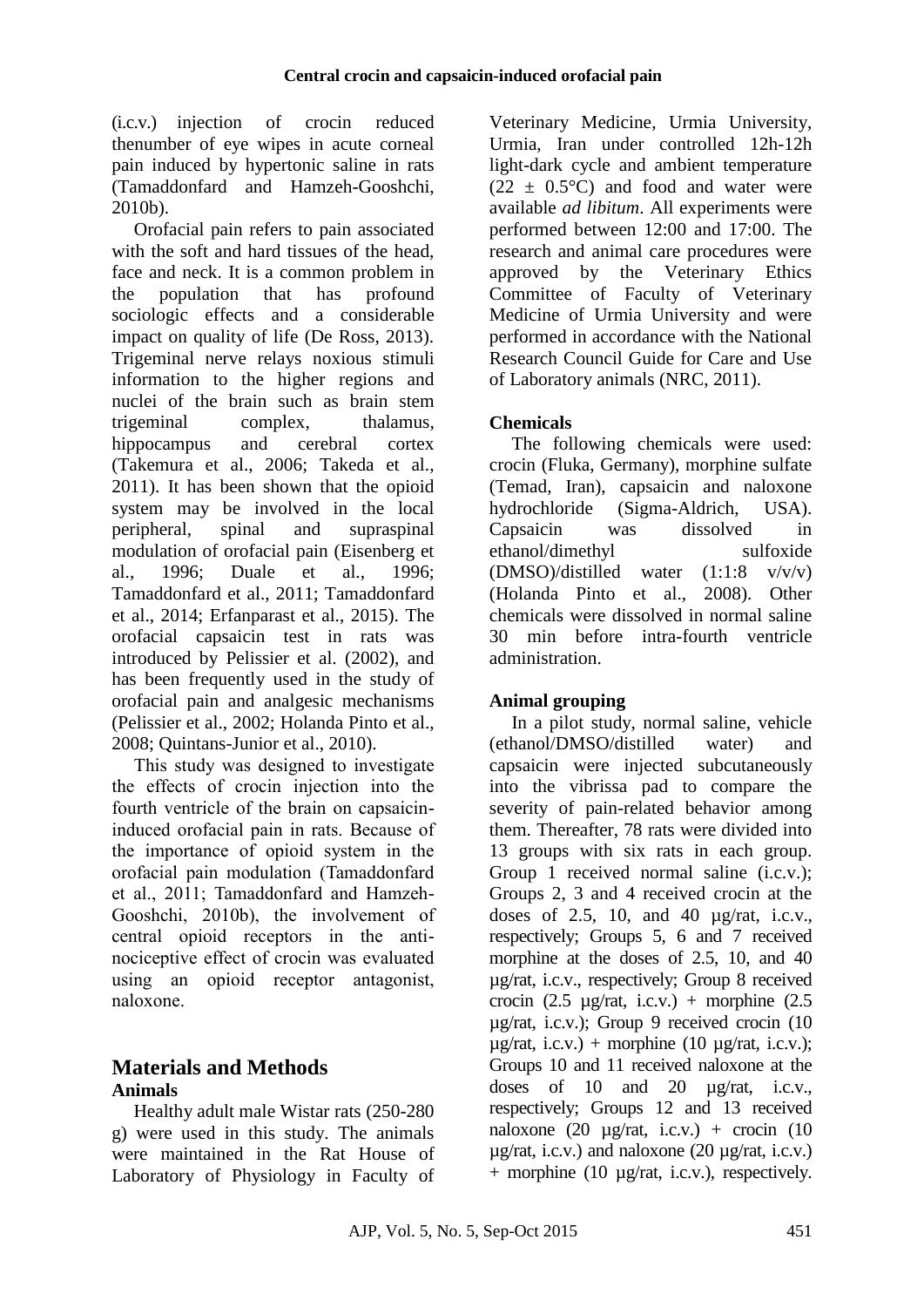Doses that were used here were in accordance with previous investigations (Kahveci et al., 2006; Hamurtekin et al., 2007; Tamaddonfard and Hamzeh-Gooshchi, 2010b).

### **Surgery**

To deliver the chemical agents into the brain, a permanent guide cannula was implanted in the fourth ventricle of the brain. In brief, each rat was anaesthetized with i.p. injection of a mixture of ketamine  $(80 \text{ mg/kg})$  and xylazine  $(10 \text{ mg/kg})$ , and a 23-gauge, 12-mm stainless-steel guide cannula was stereotaxically (Stoelting Stereotaxic Apparatus, Wood Dale, IL, USA) placed in the fourth ventricle of the brain. The stereotaxic coordinates, according to Paxinos and Watson (1997), were: -12.5 mm posterior to the bregma, 0 mm lateral to the midline and 7.8 mm below the top of the skull. The guide cannula was anchored with two screws and dental acrylic. A 12-mm stylet was inserted into the guide cannula to keep it patent prior to injection. All animals were allowed to recover from surgery for 10 days.

## **Intra-fourth ventricle injection**

Intra-fourth ventricle injections of drugs and controls were performed using a 13-mm length injection needle connected via a 20 cm polyethylene tube to a 5-μl Hamilton syringe. Intracerebral injection was performed over a period of 30 s with a total volume of 1 µl. After completion of each injection, the injection needle was left in place for a further 30 s to facilitate diffusion of the drug solution. Naloxone was injected 8 min before induction of orofacial pain, whereas this period for crocin and morphine was 5 min. In the case of co-administration, crocin and morphine were injected 8 and 5 min before pain induction, respectively. We used intra-fourth ventricle injection procedure because descending inhibitory and facilitatory pain pathways of orofacial pain such as rosteroventromedial nucleus (RVMN) are located in the structures like medulla oblongata and pons near the fourth ventricle (Vanegas and Schaible, 2004; Ossipov et al., 2010; Bourne et al., 2014).

## **Orofacial capsaicin test**

For induction of orofacial pain, each rat was placed in a plexiglass observation chamber (30 cm  $\times$  30 cm  $\times$  30 cm), and after a 30-min adaptation period, capsaicin (1.5 µg/20 µl) was subcutaneously injected into the left vibrissa using a 27-gauge injection needle. The time spent of face rubbing/grooming wasrecorded over a period of 20 min. The volume and dose of capsaicin used here were in accordance to Pessilier et al. (2002). The observers were blinded to the used chemicals.

### **Locomotor activity**

Locomotor activity was assessed in an open-field test as described previously (Hamzeh-Gooshchi et al., 2015; Erfanparast et al., 2015). The apparatus consisted of a wooden box (120 cm  $\times$  120 cm  $\times$  50 cm). The floor of the arena was divided into 16 equal squares. To monitor the activity, animals were placed directly in one corner of the open field apparatus. The number of squares crossed with all paws (horizontal movement) and the number of rearing (vertical movement) were counted in a 5 min session.

## **Verification of cannula**

At the end of each experiment, 1 µl of methylene blue was injected into the fourth ventricle. Animals were euthanized with high-dose ether, and the brains were removed and placed in a formalin solution (10%). After 24 h, the brains were sectioned coronally (50-100 µm) and viewed under a loup to observe the distribution of methylene blue in the fourth ventricle according to the atlas of Paxinos and Watson (1997).

## **Statistical analysis**

Statistical comparisons were performed using GraphPad Prism (Version 5) software (GraphPad Software, San Diego,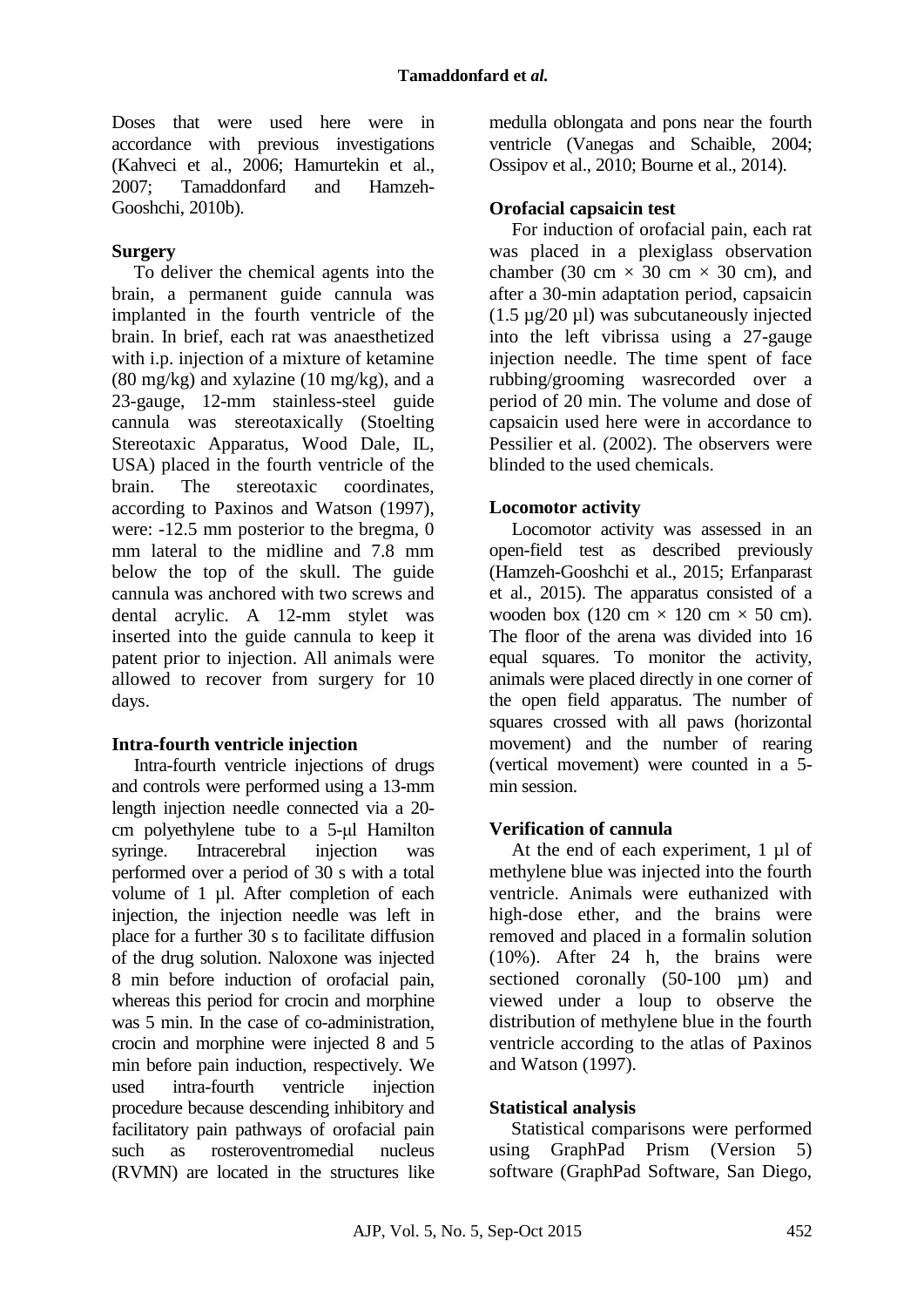CA, USA). One-way ANOVA and then Tukey's test were applied to compare the differences among experimental groups. In figures, all values are expressed as mean  $\pm$ SEM. A value of  $p<0.05$  was considered statistically significant.

#### **Results**

The placements of the tip of the cannula in the fourth ventricle of rats are shown in Figure 1.

The rat brain section was adopted from the atlas of Paxinos and Watson, (1997) (Figure 1A). The location of the cannula tip placement in the fourth ventricle was shown with arrow (Figure 1B).



Figure 1. Schematic illustration of transverse section of the rat brain that shows the location of the fourth ventricle (A).Location of the permanent cannula site in the fourth ventricle (arrow) of all rats included in the data analysis (B). Atlas plate adopted from Paxinos and Watson (1997), 4th V: fourth ventricle.



Figure 2. Effects of intra-fourth ventricle injection of crocin (A) and morphine (B) on face rubbing/grooming duration induced by subcutaneous injection of capsaicin in vibrissa pad. All values are expressed as mean  $\pm$  SEM (n=6). \* indicates a significant difference at  $p<0.05$  in comparison with normal saline treated group.



Figure 3. Effects of intra-fourth ventricle combined injection of low and medium doses of crocin and morphine on face rubbing/grooming duration induced by subcutaneous injection of capsaicin in vibrissa pad. All values are expressed as mean  $\pm$  SEM (n = 6). \* indicates a significant difference at p<0.05 in comparison with normal saline treated group, † indicates a significant difference at  $p<0.05$  in comparison with crocin (10  $\mu$ g/rat), morphine (10  $\mu$ g/rat) and crocin (2.5  $\mu$ g/rat) + morphine (2.5  $\mu$ g/rat) treated groups.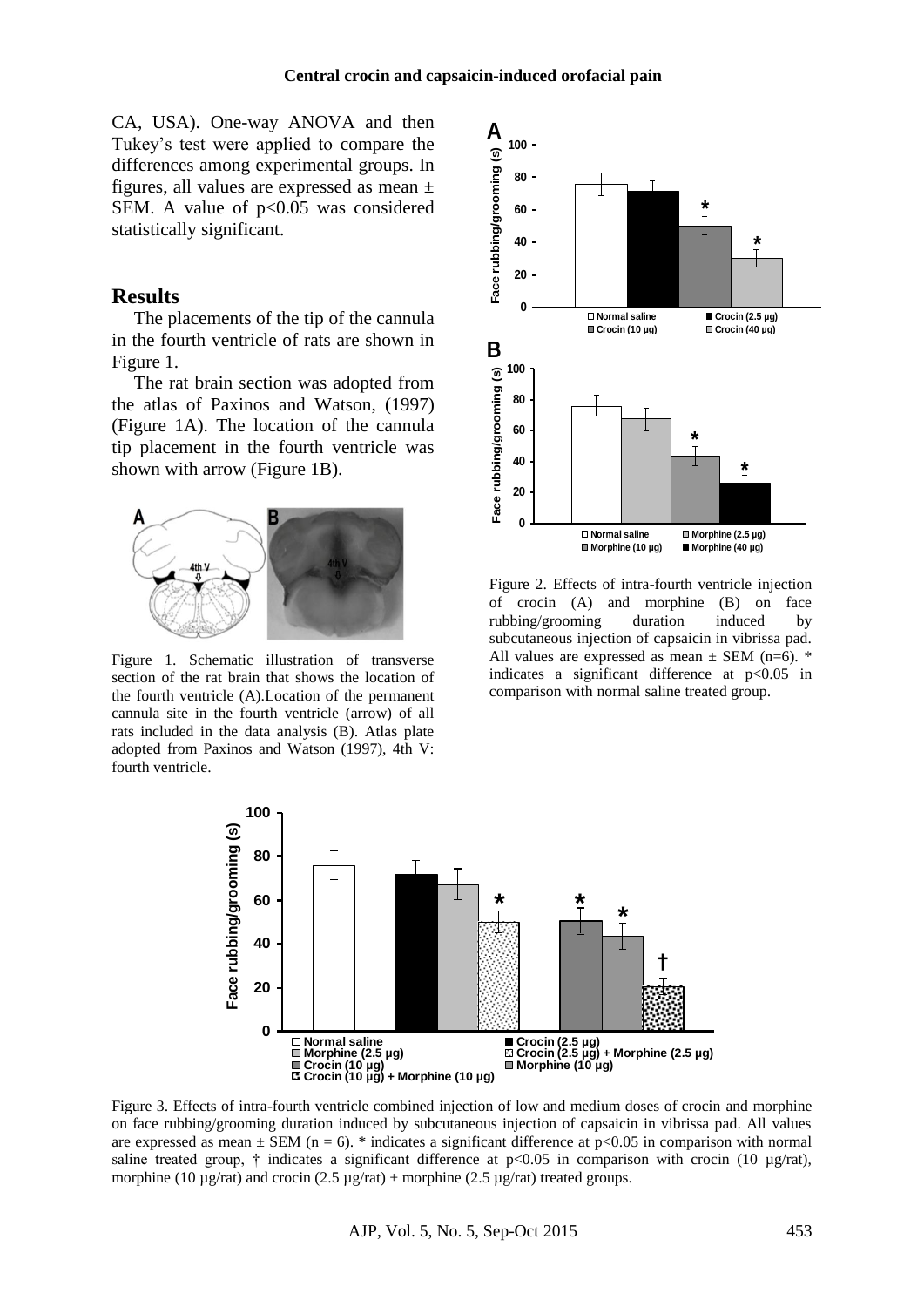Intra-fourth ventricle injection of crocin (2.5  $\mu$ g/rat) and morphine (2.5  $\mu$ g/rat) did not change the severity of pain, whereas crocin (10 and 40  $\mu$ g/rat) ( p<0.05, Figure 3A) and morphine (10 and 40 µg/rat) (p<0.05, Figure 3B) significantly reduced face rubbing/grooming durations. No significant differences were observed between the anti-nocicepptive effects of crocin and morphine (Figure 3).

In co-administration mode, intra-fourth ventricle injection of crocin (2.5 µg/rat) and morphine  $(2.5 \text{ µg/rat})$  significantly decreased pain-related behavior when compared with normal saline injected group  $(p<0.05$ , Figure 4). By increasing the dose to 10 µg/rat of each chemical compound, a significant suppressive effect was observed in comparison with 10  $\mu$ g/rat of each chemical compound used alone  $(p<0.05,$  Figure 4).



Figure 4. Effects of intra-fourth ventricle administration of naloxone alone and its administration before crocinand morphine on face rubbing/grooming duration induced by subcutaneous injection of capsaicin in vibrissa pad. All values are expressed as mean  $\pm$  SEM (n = 6). \* indicates a significant difference at p<0.05 in comparison with normal saline treated group,  $\dagger$  indicates a significant difference at  $p<0.05$  in comparison with morphine (10  $\mu$ g/rat) treated group.

Intra-fourth ventricle of naloxone alone at the doses of 10 and 20 µg/rat did not change the severity of pain. Pretreatment with naloxone (20  $\mu$ g/rat) did not inhibit crocin (10 µg/rat)-induced antinociception, whereas significantly prevented the anti-nociceptive effect of morphine (10  $\mu$ g/rat) (p<0.05, Figure 5).

Intra-fourth ventricle injection of the above-mentioned chemical compounds did not influence the number of lines crossing and rearing in the open-field test (data not shown).

### **Discussion**

The present study showed that s.c. injection of capsaicin into the vibrissa pad resulted in face rubbing/grooming behavior in rats. Capsaicin, the pungent ingredient of hot peppers which is applied to skin, muscle and joints has been shown to be able to produce inflammation, activate and sensitize spinal and trigeminal smalldiameter afferents, evoke nociceptiove behavior in animals, and cause intense pain, hyperalgesia and referred pain in humans (Tang et al., 2004; Arendt-Nielsen et al., 2008; Honda et al., 2014). The s.c. injection of capsaicin  $(1.5 \text{ µg}/20 \text{ µl})$  into the vibrissa pad produced face rubbing/grooming behavior in rats (Pelissier et al., 2002; Holanda et al., 2008). Our results confirm the findings of previous studies (Pelissier et al., 2002; Holanda et al., 2008).

Also, our results showed central antinociceptive effects for crocin, morphine and their co-administration. There are no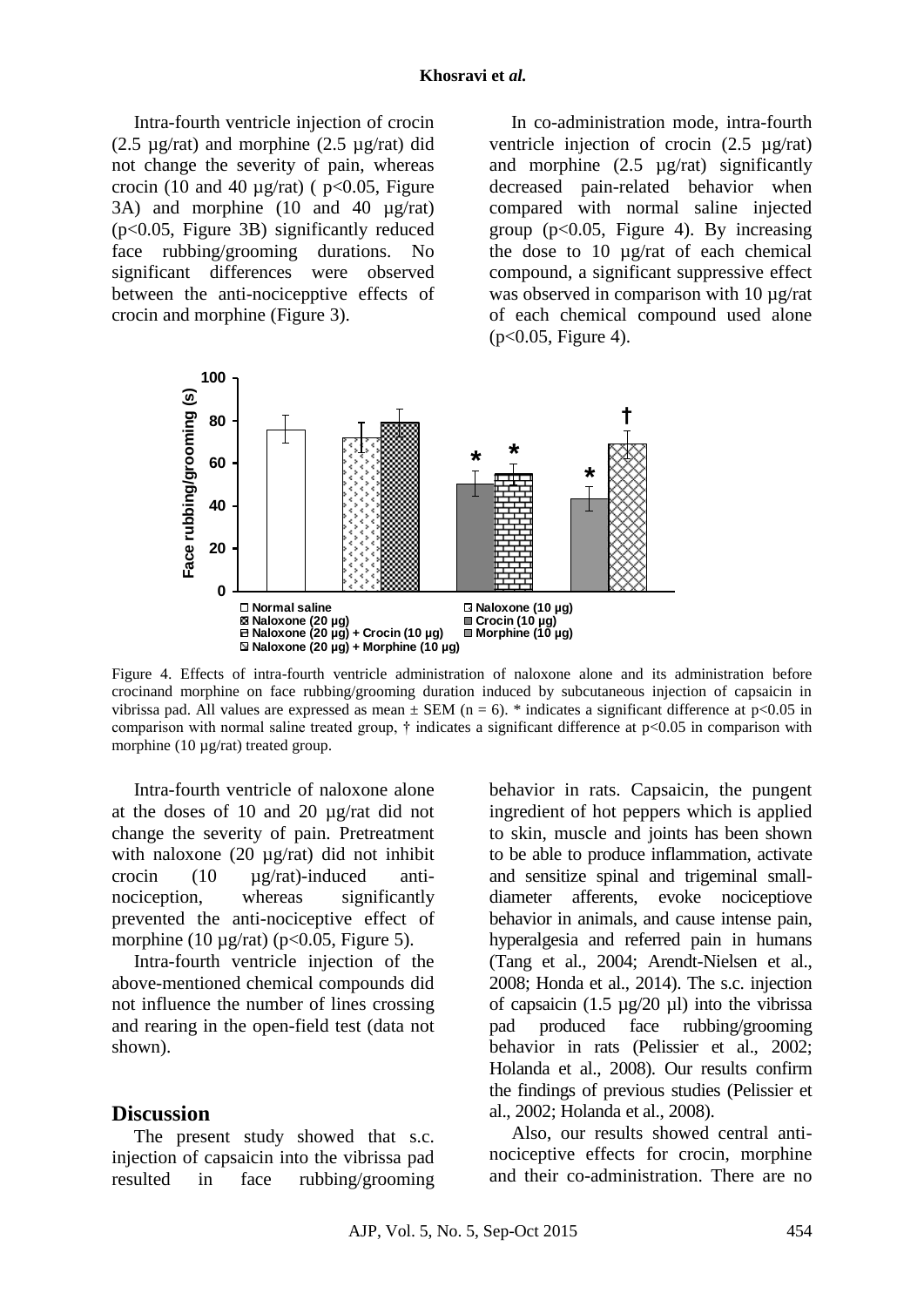reports showing the central effects of crocin on capsaicin-induced inflammatory pain. In other tests for inflammatory pain including hind paw and orofacial formalin tests, it was found that systemic administration of crocin produced antinociceptive effects (Tamaddonfard and Hamzeh-Gooshchi, 2010a; Erfanparast et al., 2015). In a rat model of carrageenaninduced hyperalgesia (Tamaddonfard et al., 2013b), and also in spinal cord injuryinduced chronic pain (Karami et al., 2013), systemic administration of crocin suppressed pain-related behaviors. Only in one study, it has been reported that lateral ventricle injection of crocin at doses of 12.5, 25 and 50 µg reduced the number of eye wipes in a rat model of acute trigeminal pain (Tamaddonfard and Hamzeh-Gooshchi, 2010b). Morphine administered either systemically (in the neck) or locally (in the vibrissa pad) dosedependently reduced face rubbing/grooming behavior provoked by s.c. injection of capsaicin in rats (Pellisier et al., 2002). Similar anti-nociceptive result was obtained after s.c. injection of morphine (Holanda Pinto et al., 2008). In addition, i.c.v. injection of morphine produced a potent analgesia in patients with intractable pain from trigeminal neuralgia or cluster headache (Lee et al., 2014). Therefore, morphine can modulate local peripheral, spinal and supraspinal mechanisms of pain. The results of present study showed that co-administration of crocin (2.5 µg/rat) and morphine (2.5 µg/rat) produced an anti-nociceptive effect in rats (group 8). The anti-nociceptive effect of co-administration of crocin and morphine was potentiated by increasing the dose, so that the orofacial pain was further attenuated by co-administration of higher doses of crocin and morphine (10 µg/rat, i.c.v., group 9). This finding is in agreement with previous studies in which systemic co-injection of crocin and morphine produced anti-nociceptive effect in formalin-induced hind paw and orofacial pain in rats (Tamaddonfard and

Hamzeh-Gooshchi, 2010a; Erfanparast et al., 2015). In the acute corneal pain evoked by local corneal application of hypertonic saline, i.p. and i.c.v. injection of crocin increased the anti-nociceptive effect of i.p. morphine (Tamaddonfard and Hamzeh-Gooshchi, 2010b).

The results of the present study showed that pretreatment with naloxone prevented morphine-induced, but not crocin-induced, antinociception. This means that opioid receptor is not involved in the antinociceptive effect of crocin. Naloxone is a competitive antagonist of µ, and κ opioid receptors with higher affinity for  $\mu$ opioid receptor (Helm et al., 2008). It has been frequently used for the assessment of opioid system involvement in mediating pain and analgesia (Helm et al., 2008; Trescot et al., 2008). In the hind paw and orofacial formalin test in rats, s.c. injection of naloxone did not prevent crocin-induced antinociception, whereas it reversed the anti-nociceptive effect of morphine (Tamaddonfard and Hamzeh-Gooshchi, 2010a; Erfanparast et al., 2015). In addition, using an acute model of trigeminal pain in rats, the anti-nociceptive effect induced by i.p. and i.c.v. injection of crocin was not reversed by i.p. injection of naloxone (Tamaddonfard and Hamzeh-Gooshchi, 2010b). These findings indicate that peripheral as well as central opioid receptor is not involved in crocin-induced antinociception.

The antinociception induced by separate and combined intra-fourth ventricle injection of crocin, morphine and naloxone observed in the present study, may be associated with the effects of these compounds on nociceptive pathways, because the locomotor activity was not affected. It is well known that commonly used analgesics including opioids, steroidal and non-steroidal antiinflammatory drugs, anti-epileptics and serotonin-norepinephrine reuptake inhibitors produce adverse effects which interrupt their analgesic effects (Carter et al., 2014). However, i.p. injection of crocin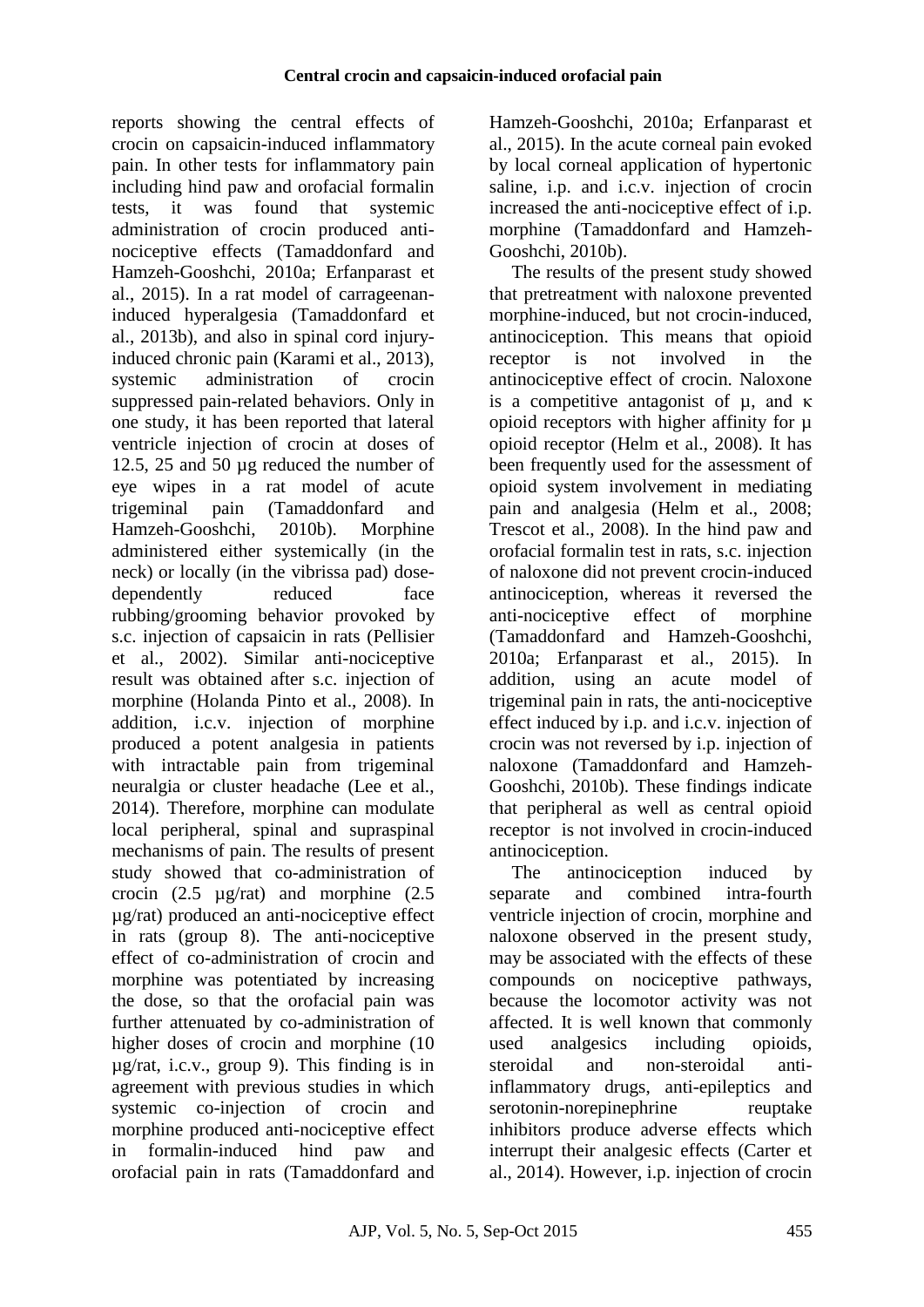at a high dose of 400 mg/kg reduced cage crossing, sniffing, rearing and grooming behaviors (Tamaddonfard and Hamzeh-Gooshchi, 2010a).

In conclusion, the results of the present study showed that injection of crocin into the cerebral fourth ventricle attenuates capsaicin-induced orofacial pain in rats. The anti-nociceptive effect of crocin was not attributed to central opioid receptor**s.**

#### **Acknowledgments**

This study was financially supported by Faculty of Veterinary Medicine of Urmia University and Faculty of Veterinary Medicine of Urmia Azad University.

#### **Conflict of interest**

The authors declare no conflicts of interest.

## **References**

- Alavizadeh SH, Hosseinzadeh H. 2014. Bioactivity assessment and toxicity of crocin: a comprehensive review. Food ChemToxicol, 64: 65-80.
- Arendt-Nielsen L, Svenson P, Sessle BJ, Cairns BE, Wang K. 2008. Interactions between glutamate and capsaicin in inducing muscle pain and sensitization in humans. Eur J Pain, 12: 661-670.
- Asri-Rezaei S, Tamaddonfard E, Ghasemsoltani-Momtaz B, Erfanparast A, Gholamalipour S. 2015. Effects of crocin and zinc chloride on blood levels of zinc and metabolic and oxidative parameters in streptozotocin-induced diabetic rats. Avicenna J Phytomed, 5: Article in Press.
- Aung HH, Wang CZ, Ni M, Fishbain A, Mehendale SR, Xie JT, Shoyama CY, Yuan CS. 2007. Crocin from Crocus sativus possesses significant anti-proliferation effects on human colorectal cancer cells. Exp Oncol, 29: 175-180.
- Bourne S. Machada AG, Nagel SJ. 2014. Basic anatomy and physiology of pain pathways. Neurosurg Clin N Am, 25: 629-638.
- Carter GT, Duong V, Ho S, Ngo KC, Greer CL, Weeks DL. 2014. Side effects of commomnly prescribed analgesic

medications. Phys Med RahabilClin N Am, 25: 457-470.

- De Rossi SS. 2013. Orofacial pain: a primer. Dent Clin N Am, 57: 383-392.
- Duale C, Luccarini P, Cadet R, Woda A. 1996. Effects of morphine microinjections into the trigeminal sensory complex on the formalin test in rats. Exp Neurol, 142: 331-339.
- Eisenberg E, Vos BP, Strassman AM. 1996. The peripheral antinociceptive effect of morphine in a rat model of facial pain. Neuroscience, 72: 519-525.
- Erfanparast A, Tamaddonfard E, Taati M, Dabbaghi M. 2015. Effects of crocin and safranal, saffron constituents, on the formalin-induced orofacial pain in rats. Avicenna J Phytomed, 5: Article in Press.
- Hamurtekin E, Bagdas D, Gurun MS. 2007. Possible involvement of supraspinal opioid and GABA receptors in CPD-cholineinduced antinociception in acute pain models in rats. Neurosc Lett, 420: 116-121.
- Hamzeh-Gooshchi N, Tamaddonfard E, Farshid AA. 2015. Effects of microinjection of histamine into the anterior cingulate cortex on pain-related behaviors induced by formalin in rats. Pharmacol Rep, 67: 593-599.
- Helm S, Trescot A, colson J, Sehgal N, Silverman S. 2008. Opioid antagonists, partial agonists, and agonists/antagonists: the role of office-based detoxification. Pain Physician, 11: S225-S235.
- Holanda Pinto SA, Pinto LM, Guedes MA, Cunha GM, Chaves MH, Santos FA, Rao VS. 2008. Antinociceptive effect of triterpenoid alpha, beta-amyrin in rats on orofacial pain induced by formalin and capsaicin. Phytomedicine, 15: 630-634.
- Honda K, Shinoda M, Furukawa A, Kita K, Noma N, Iwata K. 2014. TRPA1 contributes to capsaicin-induced facial cold hyperalgesia in rats. Eur J Oral Sci, 122: 391-396.
- Kahveci N, Gulec G, Ozluk K. 2006. Effects of intracerebroventricularly-injected morphine on anxiety, memory retrieval and locomotor activity in rats: involvement of vasopressinergic system and nitric oxide pathway. Pharmacol Biochem Behav, 85: 859-867.
- Karami M, Bathaie SZ, Tiraihi T, Habbibi-Rezaei M, Arabkheradmand J, Faghihzadeh S. 2013. Crocin improved locomotor function and mechanical behavior in a rat model of contused spinal cord injury through